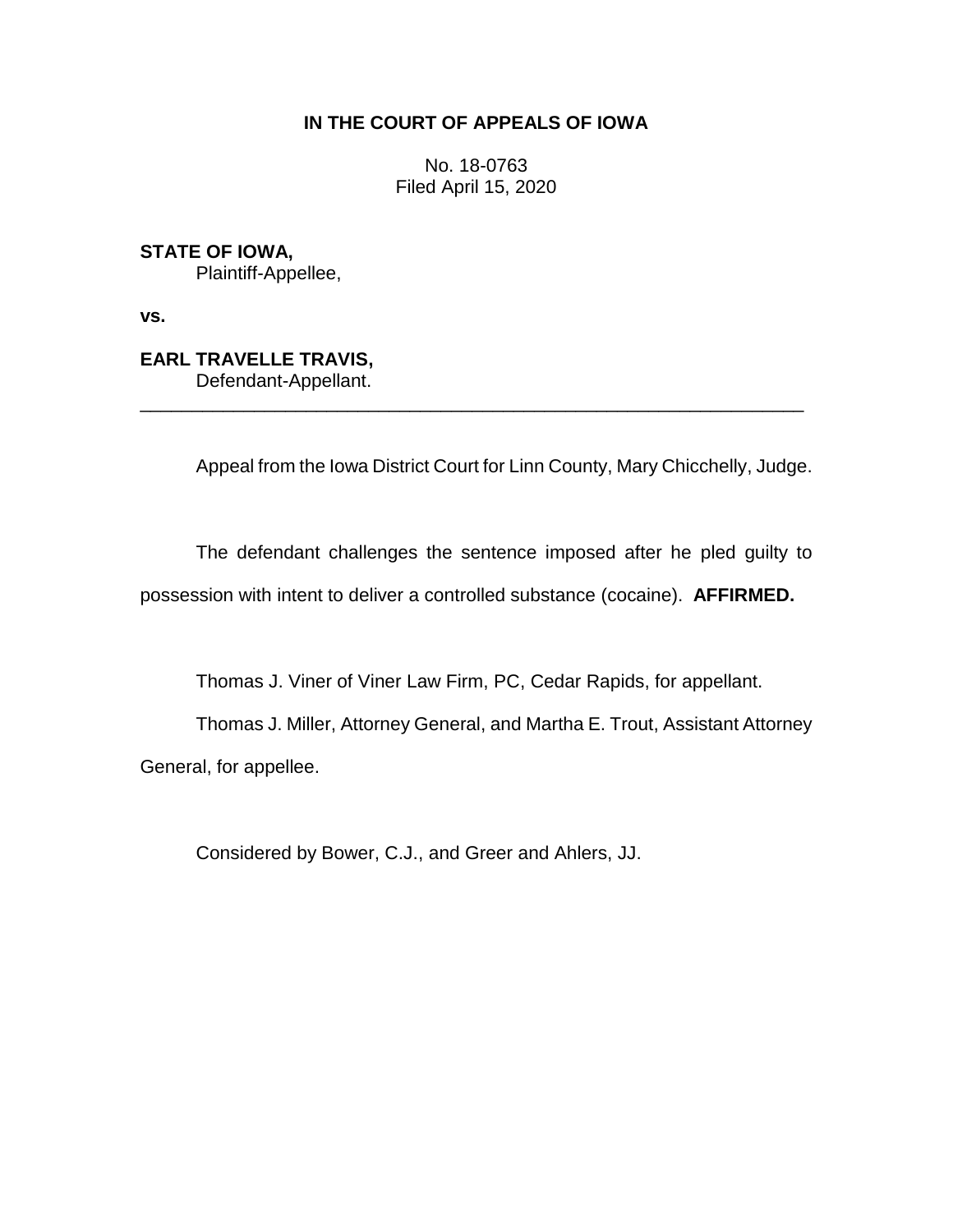**GREER, Judge.**

 $\overline{a}$ 

Earl Travis challenges the sentence imposed after he pled guilty to one count of possession with intent to deliver a controlled substance (cocaine), a class "C" felony.<sup>1</sup> Under a plea agreement, Travis entered a guilty plea to the one charge and the State dismissed three other charges and agreed to make no recommendation on Travis's sentence.

At sentencing, with the State silent, Travis argued for a suspended sentence. The preparer of the presentence investigation (PSI) report recommended the court sentence Travis to a suspended ten-year sentence with three years of probation. Additionally, as part of his probation, the PSI recommendation was that Travis reside in a residential correctional facility for a period not to exceed 365 days or until maximum benefits were achieved (whichever occurred first). After hearing from Travis and his counsel, the court followed the recommendation in the PSI report and sentenced Travis accordingly.

"A sentence will not be upset on appellate review unless the defendant demonstrates an abuse of trial court discretion or a defect in the sentencing procedure, such as trial court consideration of impermissible factors." *State v. Grandberry*, 619 N.W.2d 399, 401 (Iowa 2000) (citation omitted). "Sentencing

2

<sup>&</sup>lt;sup>1</sup> The amended Iowa Code section  $814.6(1)(a)(3)(2019)$  does not prevent Travis from bringing this appeal, as the judgment and sentence in his case were entered in March 2018. *See State v. Macke*[, 933 N.W.2d 226, 228 \(Iowa 2019\)](https://1.next.westlaw.com/Link/Document/FullText?findType=Y&serNum=2049176092&pubNum=0000595&originatingDoc=I26f54b1048bd11ea959390ec898a3607&refType=RP&fi=co_pp_sp_595_228&originationContext=document&transitionType=DocumentItem&contextData=(sc.Search)#co_pp_sp_595_228) ("On our review, we hold [Iowa Code sections 814.6](https://1.next.westlaw.com/Link/Document/FullText?findType=L&pubNum=1000256&cite=IASTS814.6&originatingDoc=I26f54b1048bd11ea959390ec898a3607&refType=LQ&originationContext=document&transitionType=DocumentItem&contextData=(sc.Search)) and [814.7,](https://1.next.westlaw.com/Link/Document/FullText?findType=L&pubNum=1000256&cite=IASTS814.7&originatingDoc=I26f54b1048bd11ea959390ec898a3607&refType=LQ&originationContext=document&transitionType=DocumentItem&contextData=(sc.Search)) as amended, do not apply to a direct appeal from a judgment and sentence entered before July 1, 2019."); *see also* [Iowa Code § 814.6\(1\)\(a\)\(3\)](https://1.next.westlaw.com/Link/Document/FullText?findType=L&pubNum=1000256&cite=IASTS814.6&originatingDoc=I26f54b1048bd11ea959390ec898a3607&refType=LQ&originationContext=document&transitionType=DocumentItem&contextData=(sc.Search)) (limiting appeals from guilty pleas for crimes other than class "A" felonies).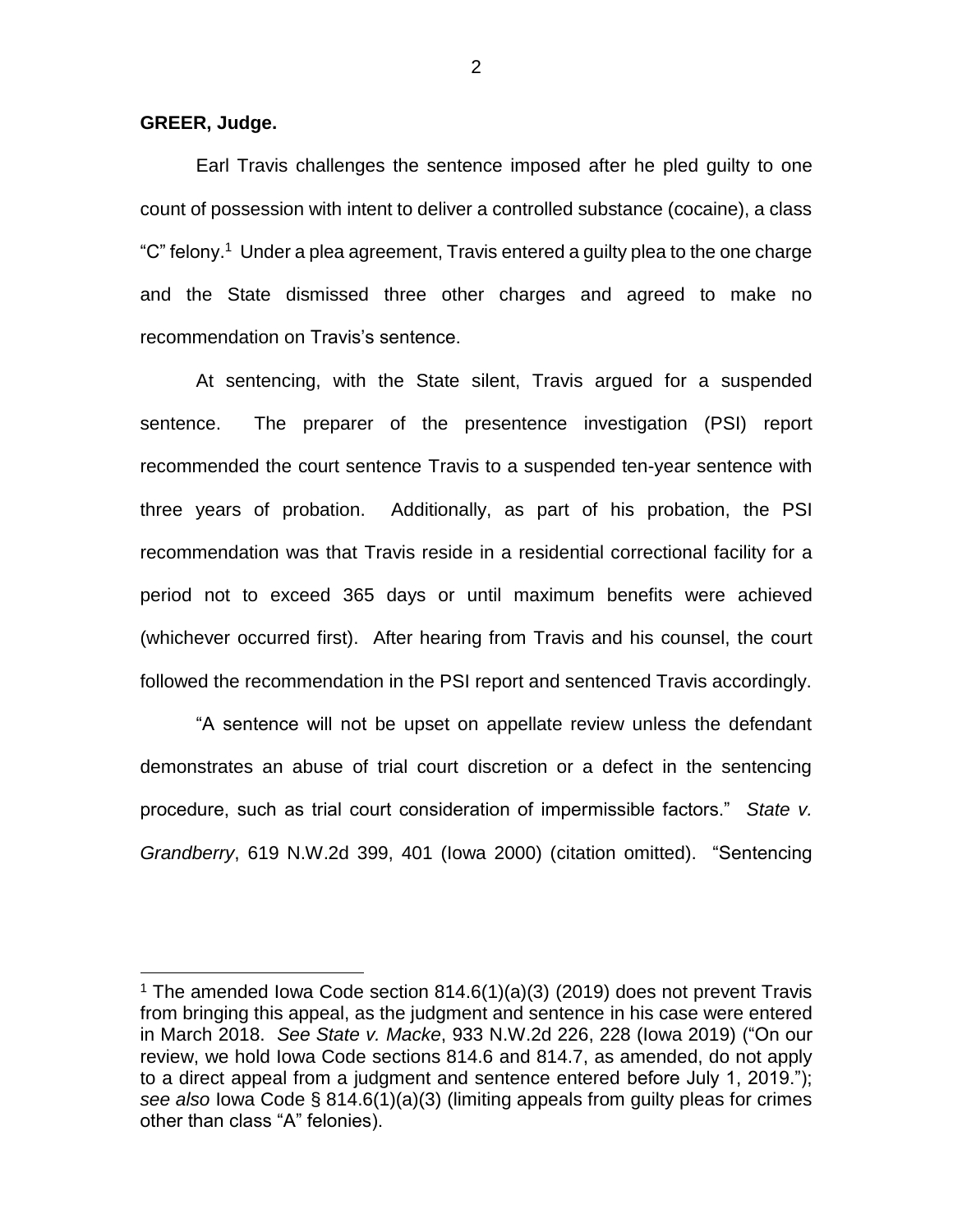decisions of the district court are cloaked with a strong presumption in their favor." *State v. Crooks*, 911 N.W.2d 153, 171 (Iowa 2018).

Still Travis argues the court abused its discretion in imposing his sentence because the court did not explicitly address his age, education, employment, family situation, or other potentially mitigating factors when the court decided to follow the recommendation contained within the PSI report. He claims we should remand for resentencing because "the court did not articulate a reason for one and not the other."

But "a sentencing court need only explain its reasons for selecting the sentence imposed and need not explain its reasons for rejecting a particular sentencing option." *Id.* (citation omitted). The court listened to Travis's argument for a suspended sentence and probation without a restricted placement but decided additional supervision was needed. During sentencing, the court stated:

All right. The court will also follow the recommendation of the Department of Correctional Services and shall require [Travis] to reside at the Gerald Hinzman Center or other like facility as designated by the Department of Corrections for a period not to exceed 365 days or until maximum benefits have been achieved, whichever occurs first. While in the community corrections center, the facility's rules and regulations should be deemed conditions of [Travis's] probation. And Mr. Travis, I'm going to require that you report to the center when bed space becomes available. And I'm not going to hand you over to custody of the sheriff in the interim term. I'm going to allow you to just continue to reside at home and to continue to be employed and to continue to meet all of the obligations of this sentence until that bed space becomes available. . . .

. . . In determining this sentencing I'm considering . . . the entirety of the presentence investigation report, the nature and circumstances of the offense, the history and characteristics of [Travis], including his age and prior criminal record, and the fact that this was a non-violent offense. I find that the sentence imposed will offer [Travis] the maximum opportunity for rehabilitation, as well as protection of the community.

. . . .